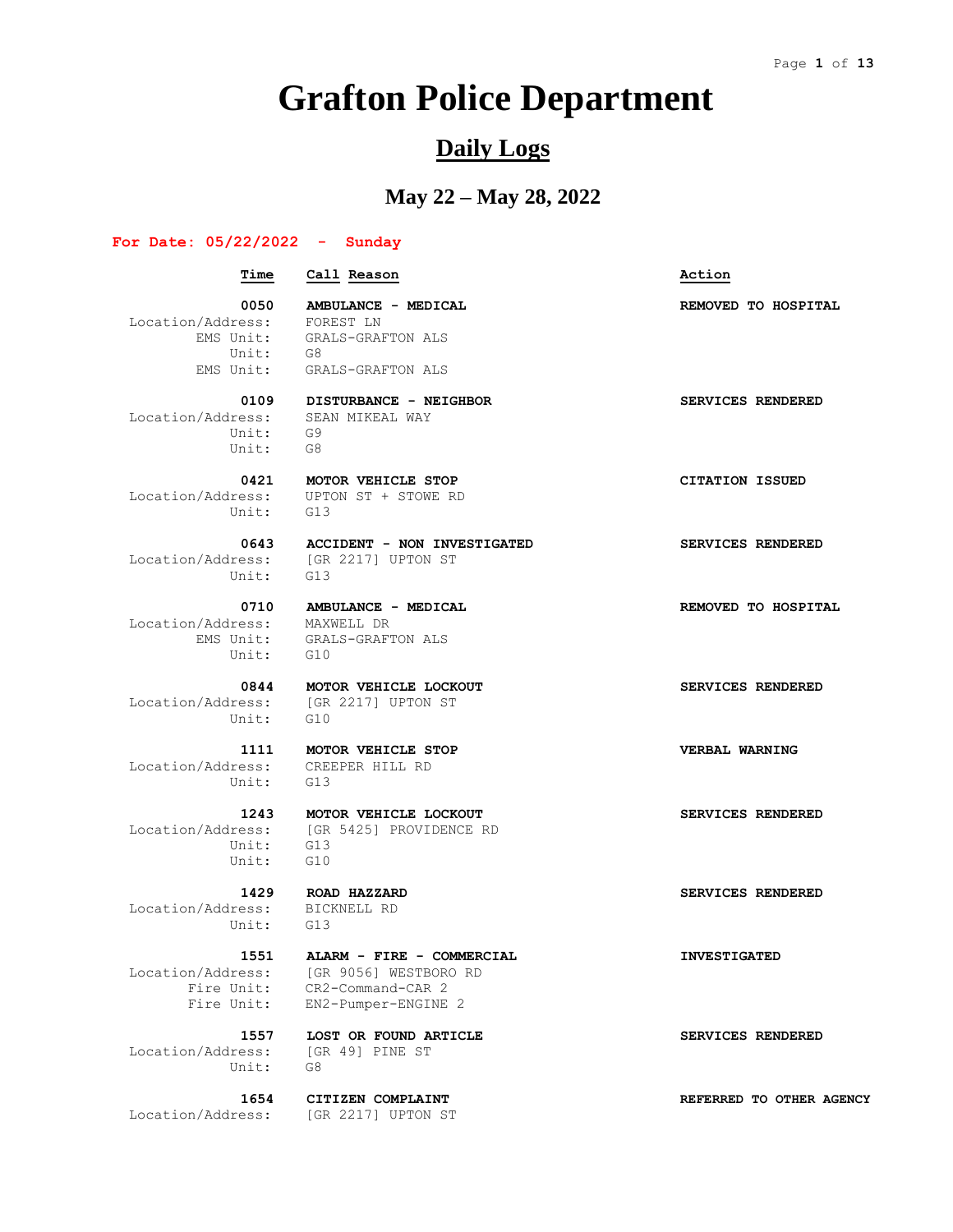Location/Address: PROVIDENCE RD Unit: G4

 Location/Address: MILLBURY ST Unit: G11

Unit: G8

 Location/Address: MILLBURY ST Unit: G11

 Location/Address: WORCESTER ST Unit: G8

 Location/Address: UPTON ST Unit: G9

 Location/Address: MASON DR Unit: G11

 **1952 SUSPICIOUS ACTIVITY INVESTIGATED**

## **For Date: 05/23/2022 - Monday**

 Location/Address: KAYE CIR Unit: G9 Unit: G3

Location/Address: WORCESTER ST Unit: G13

 Location/Address: [GR 1] WORCESTER ST EMS Unit: GRALS-GRAFTON ALS Unit: G13 Unit: G4

 Location/Address: HORSESHOE DR Unit: G4

Location/Address: [MI] MILLBURY AVE

 Location/Address: FOREST LN Unit: G10

 **1722 ALARM - BURGLAR INVESTIGATED** Location/Address: [GR 658] PROVIDENCE RD

 **1817 MOTOR VEHICLE STOP VERBAL WARNING**

 **1843 RADAR ASSIGNMENT SERVICES RENDERED**

 **1853 WELL BEING CHECK INVESTIGATED** Location/Address: [GR 467] WORCESTER ST

 **1900 MOTOR VEHICLE STOP VERBAL WARNING**

 **1903 MOTOR VEHICLE STOP VERBAL WARNING**

 **1948 WELL BEING CHECK INVESTIGATED**

 **2020 ACCIDENT - NO INJURIES INVESTIGATED** Location/Address: [GR 5343] PROVIDENCE RD

## **0033 NOTIFICATION SERVICES RENDERED**

 **0732 VANDALISM REFERRED TO OTHER AGENCY**

 **0800 AMBULANCE - MEDICAL - EMD REMOVED TO HOSPITAL**

 **0857 ALARM - BURGLAR ACCIDENTAL/DEFECT ALARM**

 **0911 WELL BEING CHECK REFERRED TO OTHER AGENCY**

EMS Unit: GRALS-GRAFTON ALS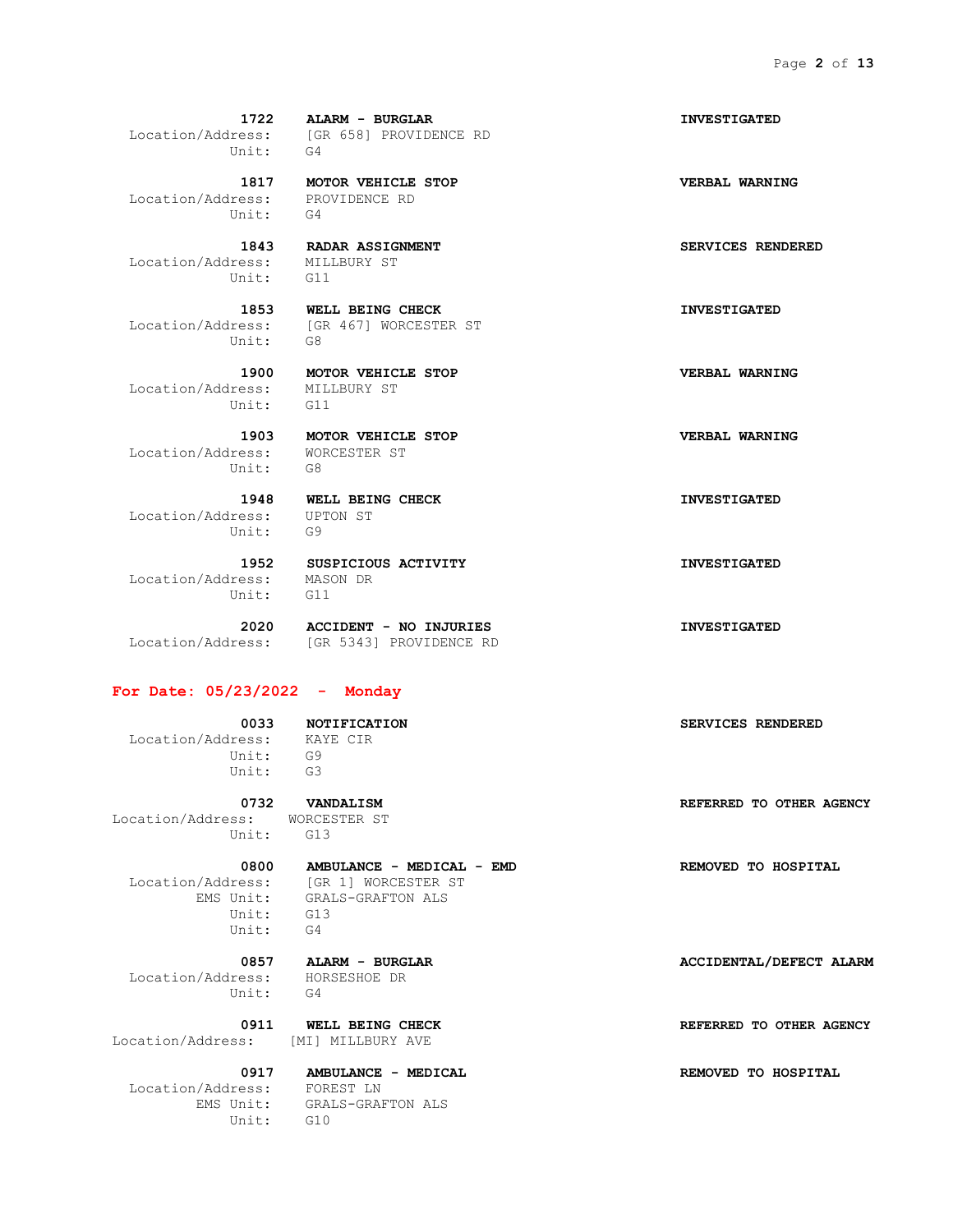**0923 LARCENY / THEFT SERVICES RENDERED** Location/Address: [GR 6526] WORCESTER ST Unit: G13 Refer To Summons: 22-70-AR Charges: LEASED PROPERTY, FAIL RETURN

Unit: G4

Location/Address: [GR 5425] PROVIDENCE RD

 Location/Address: WORCESTER ST Unit: G13

Location/Address: [GR 5] WORCESTER ST EMS Unit: MIALS-MILLBURY ALS Unit: G11

 **1623 RADAR ASSIGNMENT SERVICES RENDERED** Location/Address: MILLBURY ST Unit: G11

 **1634 MOTOR VEHICLE STOP VERBAL WARNING** Location/Address: MILLBURY ST + FITZPATRICK RD Unit: G11

 Location/Address: FRANCIS ST Unit: G3

 Location/Address: UPTON ST Unit: G11

 Location/Address: TULIP CIR Unit: G3

Unit: G9

 Vicinity of: MILLBURY ST Unit: G9

Unit: G9

 Vicinity of: WORCESTER ST Unit: G9

 Location/Address: PROVIDENCE RD Unit: G9

 **1713 AMBULANCE - MEDICAL - EMD REMOVED TO HOSPITAL** EMS Unit: GRALS-GRAFTON ALS

 **1746 WELL BEING CHECK INVESTIGATED**

Location/Address: UPTON ST + STOWE RD

 **1909 MOTOR VEHICLE STOP VERBAL WARNING** Location/Address: CROSBY RD + MILLBURY ST

 **1938 MOTOR VEHICLE STOP CITATION ISSUED** Vicinity of: [GR 0757] MILLBURY ST

 **2027 MOTOR VEHICLE STOP VERBAL WARNING**

 **2030 WELL BEING CHECK INVESTIGATED**

 **2035 ALARM UNKNOWN INVESTIGATED** Vicinity of: [GR 553] BROOKMEADOW LN

 **1348 MONITORING TRAFFIC SERVICES RENDERED**

 **1413 MOTOR VEHICLE LOCKOUT SERVICES RENDERED**

 **1557 AMBULANCE - MEDICAL REMOVED TO HOSPITAL**

 **1740 WELL BEING CHECK NO SERVICE REQUIRED**

 **1859 ERRATIC OPERATOR REFERRED TO OTHER AGENCY**

 **1923 MOTOR VEHICLE STOP CITATION ISSUED**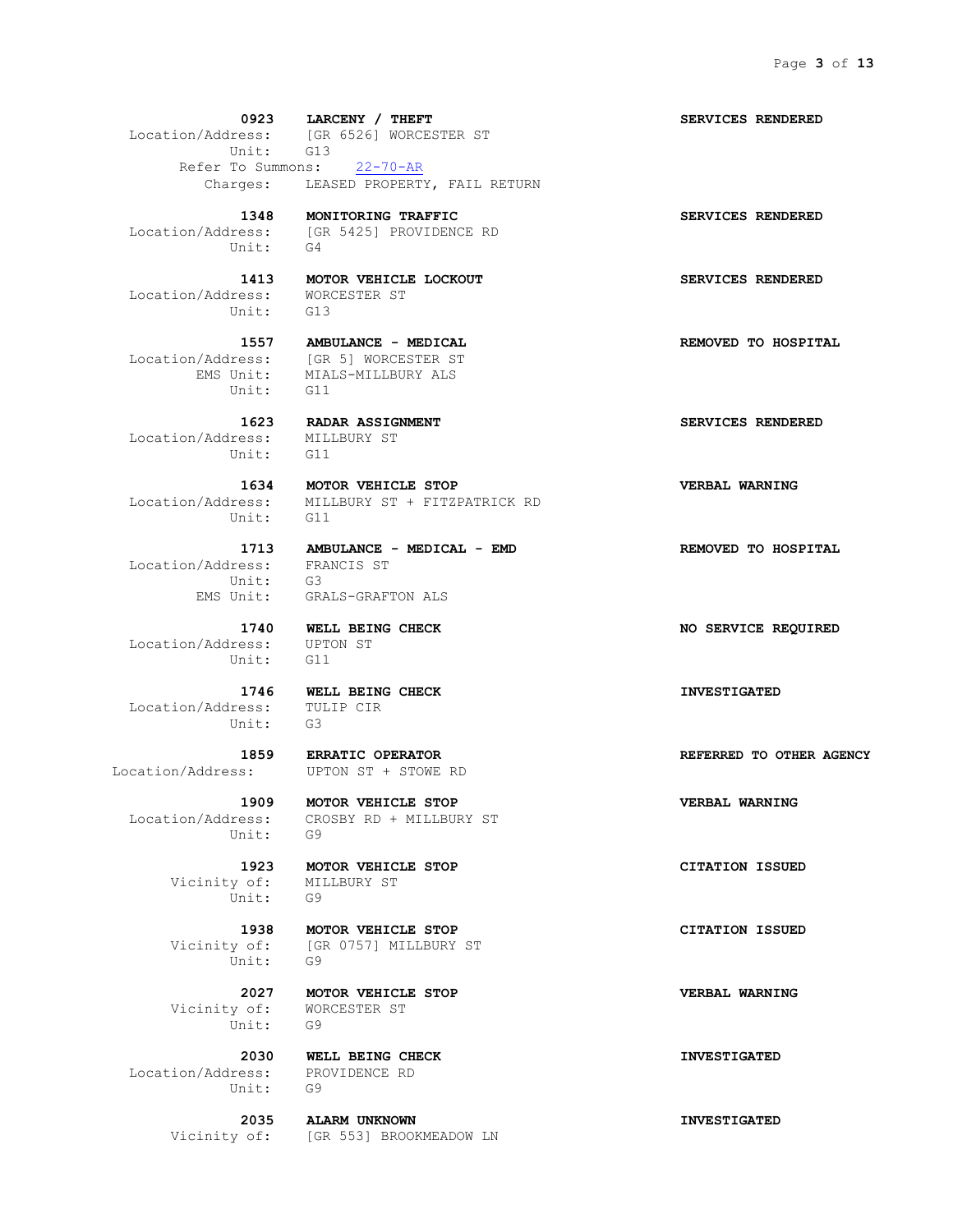**2132 MOTOR VEHICLE STOP CITATION ISSUED** Location/Address: MILLBURY ST Unit: G9

 **2200 MOTOR VEHICLE STOP ARREST - SUMMONS** Vicinity of: PROVIDENCE RD Unit: G9 Refer To Summons: 22-68-AR Charges: UNLICENSED OPERATION OF MV

## **For Date: 05/24/2022 - Tuesday**

 **0024 ALARM - BURGLAR SERVICES RENDERED** Location/Address: BARBARA JEAN ST Unit: G9

 **0038 SUSPICIOUS AUTO SERVICES RENDERED** Location/Address: GRIST MILL RD Unit: G9

 Location/Address: [GR 6904] PINE ST Unit: G9

Unit: G11

Location/Address: MAPLE AVE

Unit: G9

 Location/Address: [GR 5484] MAIN ST Unit: G9

 Location/Address: VETERANS CIR Unit: G13 Unit: G4

 Location/Address: ORCHARD ST Unit: G4

 Location/Address: PLEASANT ST Unit: G4

 **0810 MOTOR VEHICLE STOP VERBAL WARNING**

 **0848 SPECIAL ASSIGNMENT SERVICES RENDERED** Location: [OA] STATE CRIME LAB MAYNARD

 **0042 AMBULANCE - MEDICAL REMOVED TO HOSPITAL**

 EMS Unit: GRALS-GRAFTON ALS EMS Unit: GRALS-GRAFTON ALS

Location/Address: [GR 25] WORCESTER ST

 **0142 ALARM - CARBON MONOXIDE SERVICES RENDERED** Fire Unit: EN3-Pumper-ENGINE 3

 **0149 SCAM/ATTEMPTED SCAM SERVICES RENDERED** Location/Address: [GR 5343] PROVIDENCE RD

 **0216 ANIMAL COMPLAINT SERVICES RENDERED**

 EMS Unit: GRALS-GRAFTON ALS Fire Unit: CR1-Command-CAR 1 FIRE CHIEF Fire Unit: CR2-Command-CAR 2 Fire Unit: R1-Heavy Rescue-RESCUE 1 Fire Unit: EN1-Pumper-ENGINE 1

 **0749 B & E - PAST SERVICES RENDERED**

 **0131 SUSPICIOUS AUTO INVESTIGATED**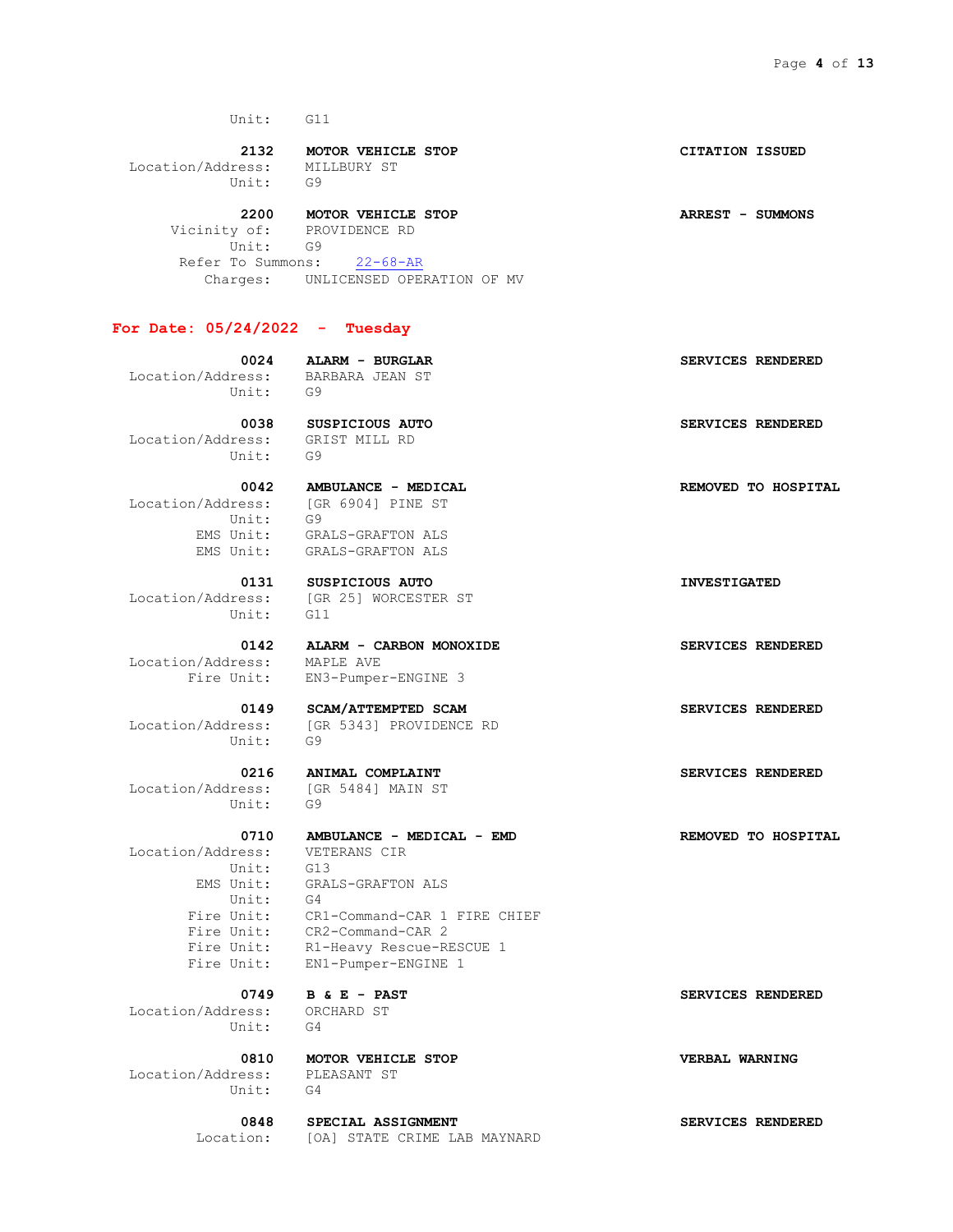Unit: G4

 Location/Address: ENGLISH ROW Unit: G4

Unit: G4

Unit: G13

Unit:

Unit: G4

Unit: G4

Unit: G13

Unit: G4

 Location/Address: DEMERS ST Unit: G4

Location/Address: [GR 5484] MAIN ST Unit: G4

 Location/Address: MILLBURY ST Unit: G11

Location/Address: ROBIN DR

Location/Address: VINCENT RD

Unit: G11

 **0907 FOLLOW UP SERVICES RENDERED** Location/Address: [GR 5343] PROVIDENCE RD

 **0952 B & E - PAST SERVICES RENDERED**

 **1020 AMBULANCE - MEDICAL - EMD PATIENT REFUSAL** Location/Address: [GR 5421] PROVIDENCE RD EMS Unit: GRALS-GRAFTON ALS

## **1131 ACCIDENT - NO INJURIES SERVICES RENDERED** Location/Address: [GR 5821] WORCESTER ST

Location/Address: [GR 239] PRENTICE ST

 **1226 FOLLOW UP SERVICES RENDERED** Location/Address: [GR 5343] PROVIDENCE RD

 **1303 DISABLED AUTO NO SERVICE REQUIRED** Location/Address: PROVIDENCE RD + MILFORD RD

 **1303 MOTOR VEHICLE STOP CITATION ISSUED** Location/Address: MILLBURY ST + CROSBY RD

 **1350 MONITORING TRAFFIC SERVICES RENDERED** Location/Address: [GR 5425] PROVIDENCE RD

 **1417 ILLEGAL DUMPING INVESTIGATED**

 **1534 MOTOR VEHICLE STOP VERBAL WARNING**

 **1543 ALARM - FIRE - RESIDENTIAL ACCIDENTAL/DEFECT ALARM** Fire Unit: CR2-Command-CAR 2 Fire Unit: EN1-Pumper-ENGINE 1

 **1558 SUSPICIOUS ACTIVITY UNFOUNDED**

 **1706 PUBLIC SERVICE OTHER SERVICES RENDERED** Location/Address: [GR 5343] PROVIDENCE RD

 **1718 MOTOR VEHICLE STOP VERBAL WARNING** Vicinity of: [GR 3020] UPTON ST

 **1219 ANIMAL COMPLAINT AREA SEARCH NEGATIVE**

 **1413 B & E - PAST SERVICES RENDERED**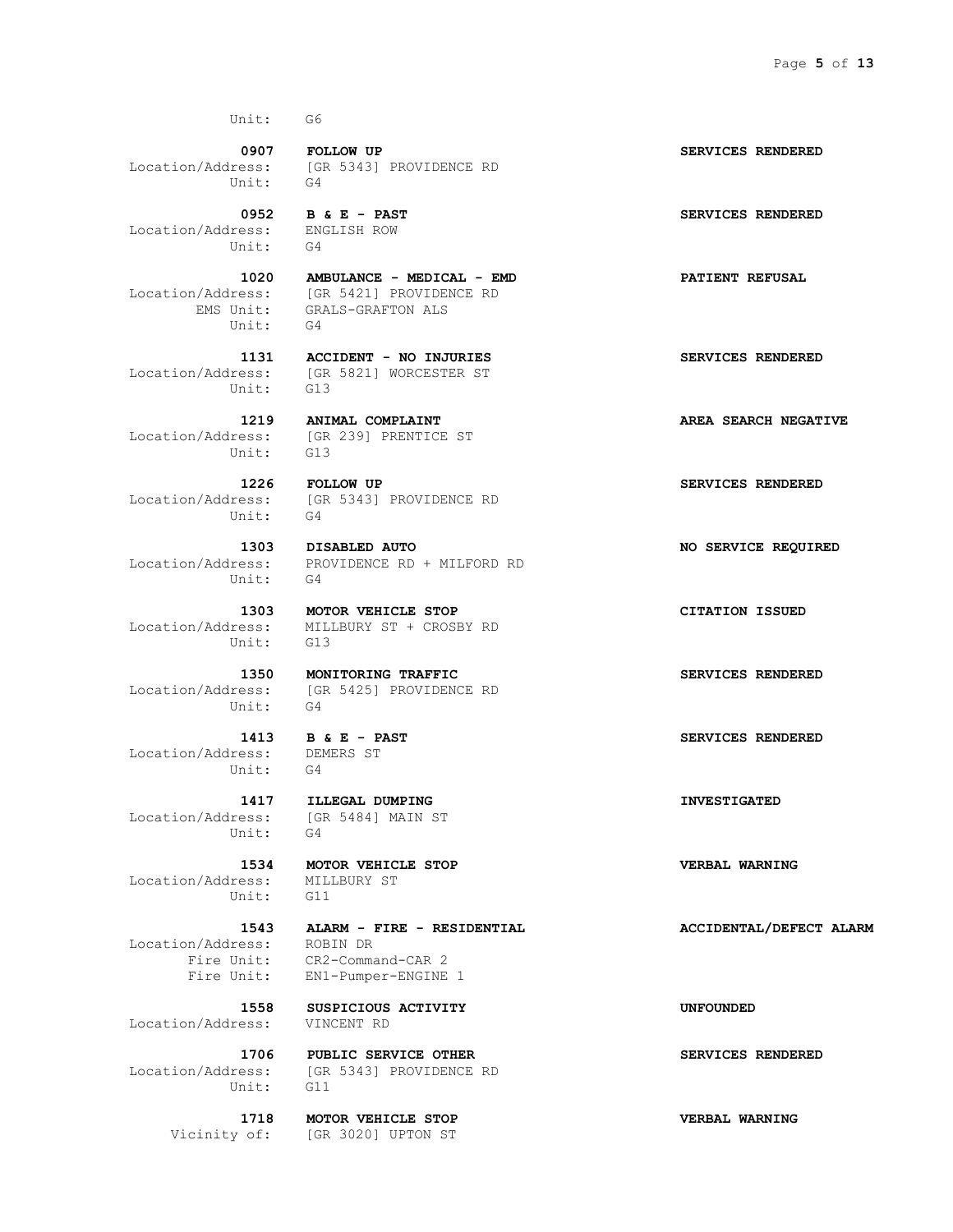Unit: G11

 Location/Address: FERRY ST Unit: G8

Unit: G11

 Unit: G11 Unit: G8

Vicinity of: [GR 4169] WORCESTER ST<br>Unit: G11 Unit:

 Vicinity of: WORCESTER ST Unit: G11

 Location/Address: FERRY ST Unit: G11

 Location/Address: FERRY ST Unit: G8

 **2236 ERRATIC OPERATOR REFERRED TO OTHER AGENCY** Location/Address: N MAIN ST + SHREWSBURY ST

## **For Date: 05/25/2022 - Wednesday**

Location/Address: Unit: G12 Unit: G10

EMS Unit: GRALS-GRAFTON ALS

 Location/Address: [GR 7200] MAIN ST Unit: G10 Unit: G12

 **0204 SUSPICIOUS AUTO INVESTIGATED** Location/Address: BLANCHARD RD Unit: G10

 Location/Address: [GR 83] MILLENIUM DR Unit: G12

Unit: G12

Location/Address: DEERNOLM ST + BRIGHAM HILL RD

0643 MOTOR VEHICLE LOCKOUT **SERVICES RENDERED** 

 **1839 MOTOR VEHICLE STOP CITATION ISSUED** Vicinity of: [GR 415] NORTH ST

 **1931 LOST OR FOUND ARTICLE SERVICES RENDERED**

 **1932 SUSPICIOUS AUTO INVESTIGATED** Location/Address: APPALOOSA DR + BRIDLE RIDGE DR

 **2014 WELL BEING CHECK INVESTIGATED** Location/Address: [GR 511] CROSS ST

 **2100 MOTOR VEHICLE STOP VERBAL WARNING**

 **2120 MOTOR VEHICLE STOP CITATION ISSUED**

 **2148 B & E - PAST INVESTIGATED**

 **2216 FOLLOW UP SERVICES RENDERED**

 **0032 AMBULANCE - MEDICAL REFERRED TO OTHER AGENCY**

 **0151 SUSPICIOUS AUTO INVESTIGATED**

0358 **ALARM** - **BURGLAR ACCIDENTAL/DEFECT ALARM** 

 **0600 MOTOR VEHICLE STOP CITATION ISSUED**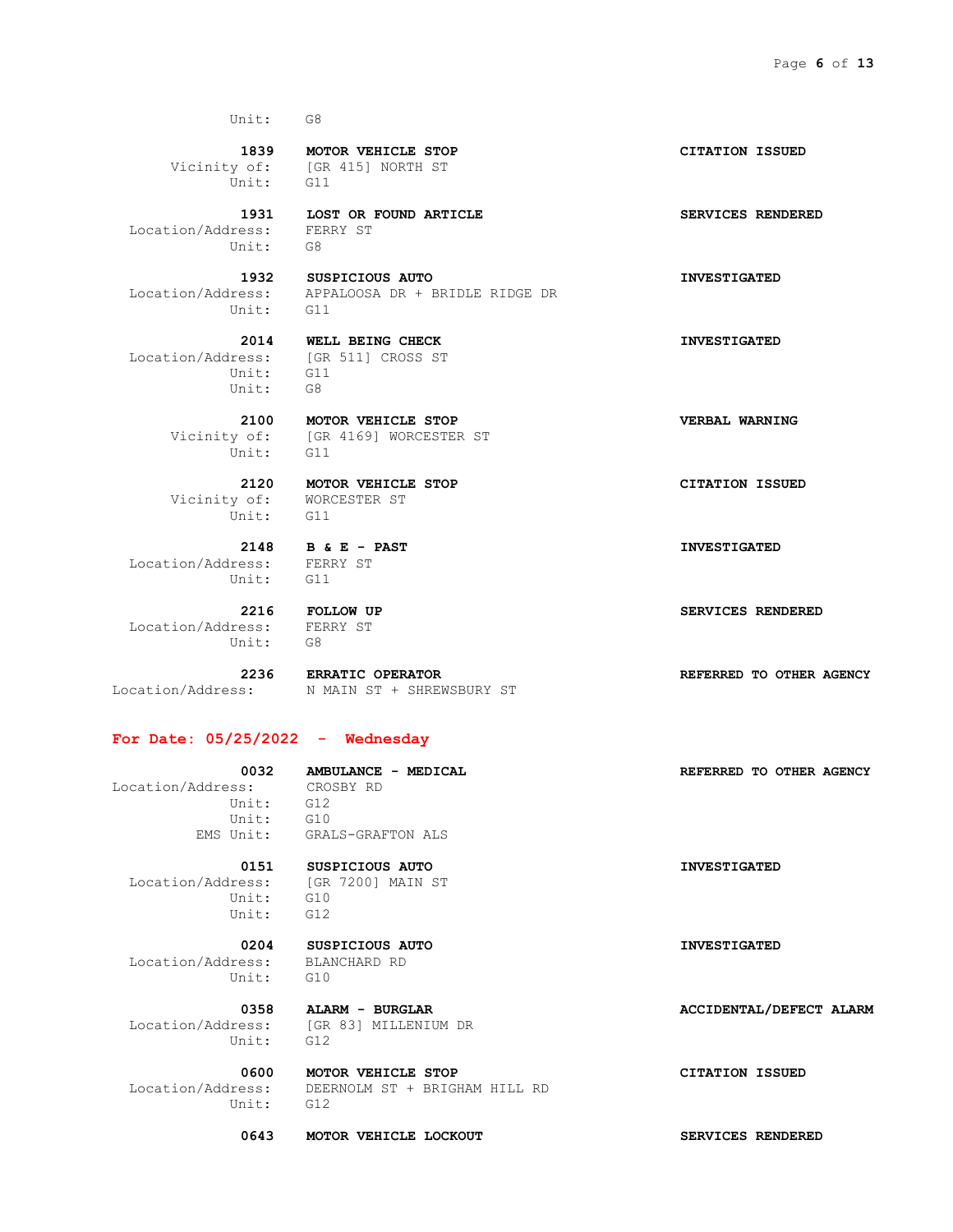Location/Address: [GR 79521] UPTON ST Unit: G12

 Location/Address: [GR 5425] PROVIDENCE RD Unit: G12 Unit: G13

Unit: G13

Unit: G12

 Location/Address: SAMUEL DR Fire Unit: EN2-Pumper-ENGINE 2

 Location/Address: WORCESTER ST Unit: G12

Unit: G12

 Location/Address: [GR 5484] MAIN ST Unit: G12

Unit: G13

 Location/Address: MAIN ST Unit: G12

Unit: G4

Unit: G13

 Location/Address: JOHN DR Unit: G12

 Unit: G4 Unit: G6 Unit: G13

Location/Address: JOHN DR

 **0702 MONITORING SCHOOL SERVICES RENDERED**

Location/Address: [GR 5420] NORTH ST

 **0726 MONITORING SCHOOL SERVICES RENDERED** Location/Address: [GR 0757] MILLBURY ST

 **0733 FIRE - ELECTRICAL SERVICES RENDERED** Fire Unit: CR1-Command-CAR 1 FIRE CHIEF Fire Unit: CR2-Command-CAR 2 EMS Unit: GRALS-GRAFTON ALS Fire Unit: EN3-Pumper-ENGINE 3 Fire Unit: TOWER1-Aerial-TOWER 1

 **0740 ACCIDENT - NO INJURIES SERVICES RENDERED**

Location/Address: [GR 0757] MILLBURY ST

 **0834 MONITORING SCHOOL SERVICES RENDERED** Location/Address: [GR 5420] NORTH ST

 **0959 ACCIDENT - HIT & RUN SERVICES RENDERED** Location/Address: MAIN ST + SAMPSON ST

Location/Address: [GR 1938] CHURCH ST

 **1134 INVESTIGATION SERVICES RENDERED** Location/Address: [GR 250] PROVIDENCE RD

 **0725 MONITORING SCHOOL SERVICES RENDERED**

 **0753 MONITORING SCHOOL SERVICES RENDERED**

0833 **MONITORING SCHOOL SERVICES RENDERED** 

 **0858 SUSPICIOUS ACTIVITY SERVICES RENDERED**

 **1033 FOLLOW UP SERVICES RENDERED**

 **1107 SERVE PAPERS UNABLE TO SERVE**

 **1309 SERVE PAPERS UNABLE TO SERVE**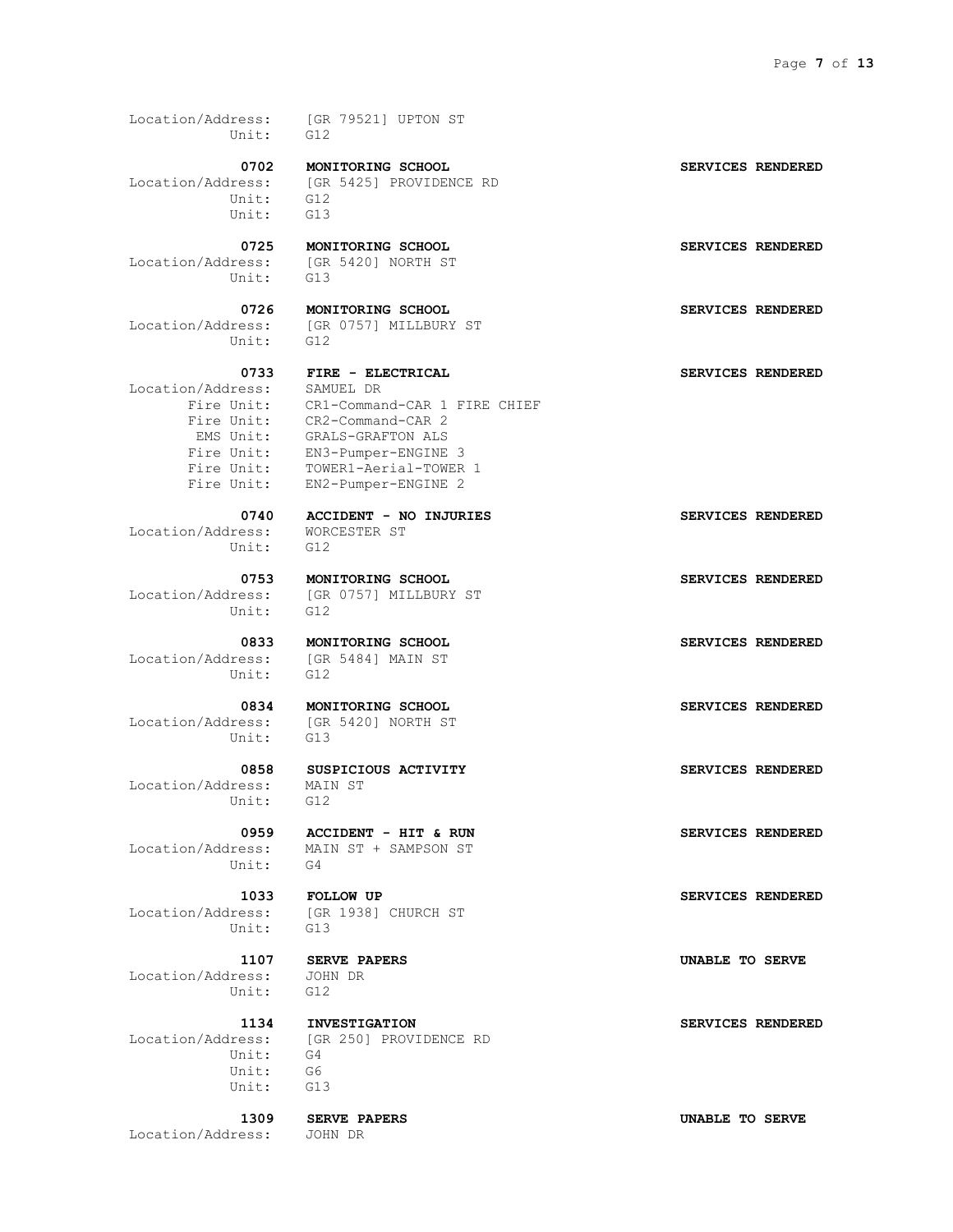**1758 MOTOR VEHICLE STOP VERBAL WARNING** Vicinity of: [GR 3458] PROVIDENCE RD Unit: G9

 **2105 ALARM - CARBON MONOXIDE ACCIDENTAL/DEFECT ALARM** Location/Address: AIRPORT RD EMS Unit: GRALS-GRAFTON ALS Fire Unit: EN2-Pumper-ENGINE 2

 Location/Address: SPANISH RIVER RD Unit: G11

Unit: G10

 **2330 SUSPICIOUS ACTIVITY SERVICES RENDERED** Location/Address: [GR 250] PROVIDENCE RD

## **For Date: 05/26/2022 - Thursday**

 Location/Address: OLD WESTBORO RD Unit: G10

0608 **MOTOR VEHICLE STOP CITATION ISSUED** 

0616 **MOTOR VEHICLE STOP CITATION ISSUED**  Location/Address: [GR 3747] OLD WESTBORO RD Unit: G10

 Location/Address: [GR 4491] WORCESTER ST Unit: G12

> Vicinity of: WORCESTER ST Unit: G8

 Location/Address: FOREST LN Unit: G10

 Location/Address: WATERVILLE ST Unit: G10

 Location/Address: FOREST LN Unit: G10

 Location/Address: UPTON ST Unit: G8 EMS Unit: GRALS-GRAFTON ALS

Location/Address: [GR 9427] PROVIDENCE RD 1/Address: [GR 9427] PROVIDE<br>EMS Unit: SUALS-SUTTON ALS Unit: G10

 Location/Address: [GR 5425] PROVIDENCE RD Unit: G8

 **1352 MONITORING SCHOOL SERVICES RENDERED**

 **1607 MOTOR VEHICLE STOP CITATION ISSUED**

 **2114 DISTURBANCE - NEIGHBOR INVESTIGATED**

 **0616 MOTOR VEHICLE STOP CITATION ISSUED**

 **0846 ACCIDENT - NO INJURIES SERVICES RENDERED**

0850 **WELL BEING CHECK SERVICES RENDERED** 

 **0920 MOTOR VEHICLE STOP VERBAL WARNING**

 **0922 WELL BEING CHECK SERVICES RENDERED**

 **1029 AMBULANCE - MEDICAL - EMD REMOVED TO HOSPITAL**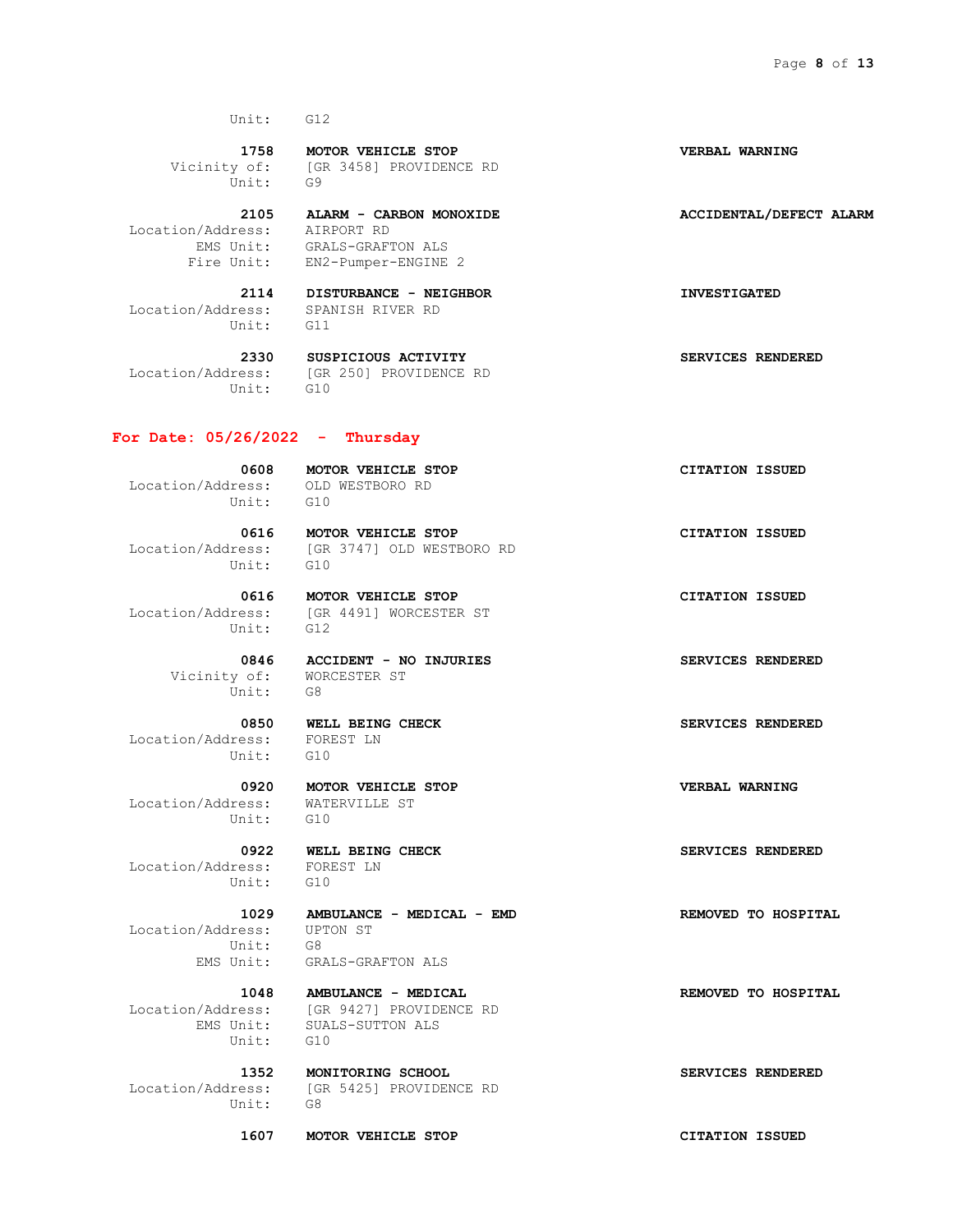Location/Address: OAK RIDGE LN Unit: G13

> **1628 MOTOR VEHICLE STOP CITATION ISSUED** Vicinity of: [GR 4169] WORCESTER ST Unit: G13

 Vicinity of: [GR 79521] UPTON ST Unit: G13

Location/Address: [MI] RHODES ST

Location/Address: [GR 3746] LONDONDERRY RD Unit: G9

Unit: G9

Location/Address: WORCESTER ST + SNOW RD

 Vicinity of: [GR 8000] WORCESTER ST Unit: G9 Unit: G9

 **2255 MOTOR VEHICLE STOP CITATION ISSUED**

 Location/Address: SOUTH ST Unit: G9 Refer To Summons: 22-71-AR Charges: LICENSE SUSPENDED, OP MV WITH TURN, IMPROPER LICENSE NOT IN POSSESSION

 Location/Address: [GR 5571] MAIN ST Unit: G9 Unit: G12

 **2353 DISTURBANCE - LOUD NOISE SERVICES RENDERED**

#### **For Date: 05/27/2022 - Friday**

 **0629 ALARM - BURGLAR SERVICES RENDERED** Location/Address: [GR 514] CARROLL MNR Unit: G9

 Location/Address: [GR 480] MILLBURY ST Unit: G12

0809 SUSPICIOUS ACTIVITY **SERVICES RENDERED** 

Location/Address: WESSON ST

 **0937 AMBULANCE - MEDICAL PATIENT REFUSAL** Location/Address: HIGH POINT DR Unit: G10 EMS Unit: GRALS-GRAFTON ALS

Location/Address: CREEPER HILL RD<br>EMS Unit: GRALS-GRAFTON AL Unit: G10

GRALS-GRAFTON ALS

 **1003 ASSIST PUBLIC SERVICES RENDERED**

 **1638 MOTOR VEHICLE STOP CITATION ISSUED**

 **1745 AMBULANCE - MEDICAL REFERRED TO OTHER AGENCY**

 **2026 WELL BEING CHECK SERVICES RENDERED**

 **2227 MOTOR VEHICLE STOP VERBAL WARNING**

 **2236 MOTOR VEHICLE STOP CITATION ISSUED**

 **0750 DISABLED AUTO SERVICES RENDERED**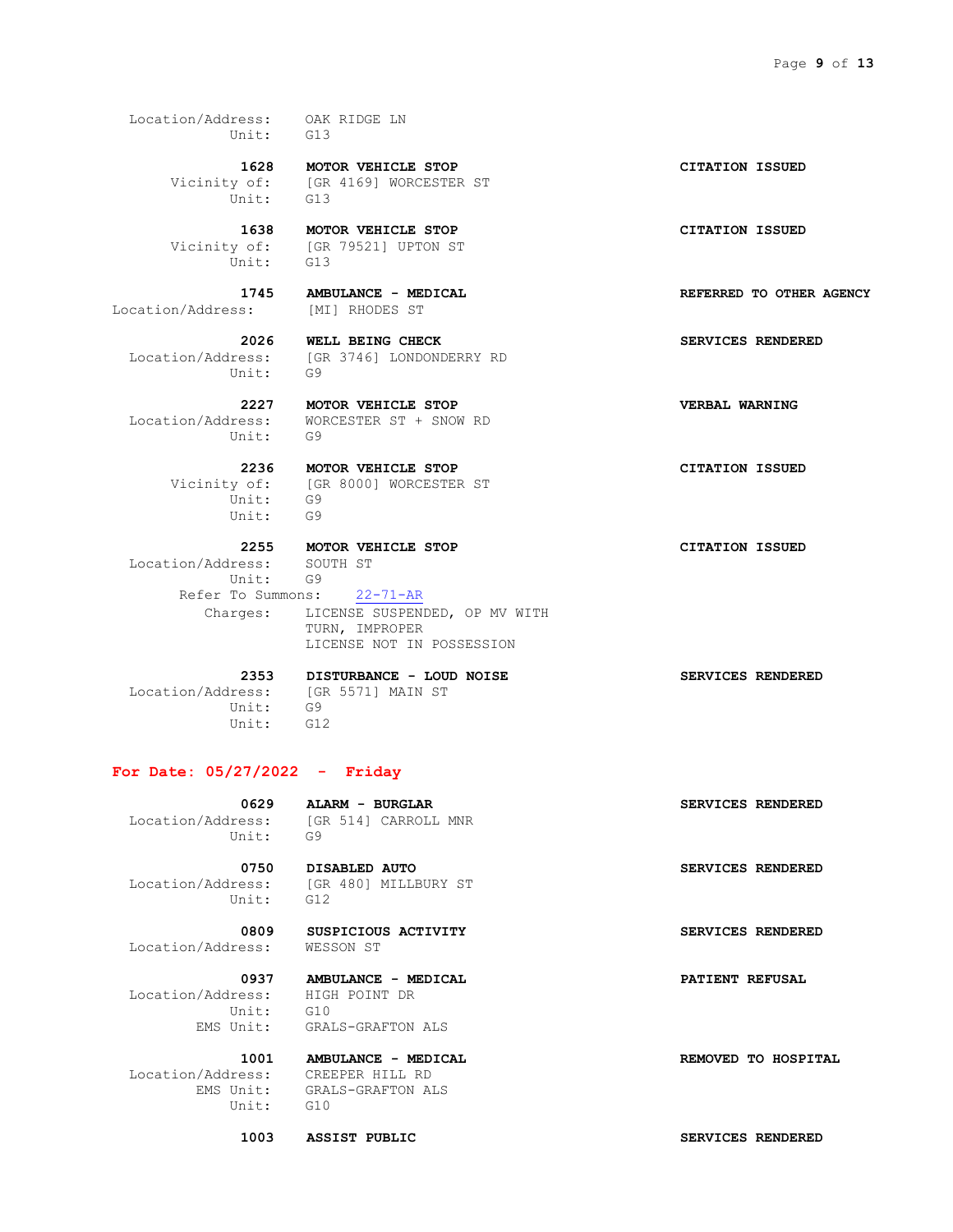Location/Address: [GR 5343] PROVIDENCE RD Unit: G12

Location/Address: [GR 2860] UPTON ST

Location/Address: STONEYBROOK RD

 Location/Address: FALMOUTH DR Unit: G12

Location/Address: COUNTRYSIDE RD

 **1246 ANIMAL COMPLAINT AREA SEARCH NEGATIVE**

Location/Address: MAIN ST

Location/Address: [GR<br>Unit: G10

Location/Address: PLEASANT ST

Location/Address: UPTON ST

 Location/Address: [MI] CANAL ST Unit: G8 Unit: G4

Unit: G8

 Unit: G9 EMS Unit: SUALS-SUTTON ALS

 Location/Address: BUTTERCUP LN Fire Unit: EN3-Pumper-ENGINE 3

Unit: G8

Unit: G4

 Location/Address: ORCHARD ST Unit: G9 Unit: G8 Unit: G4

 **1106 ANIMAL COMPLAINT INFO RECORDED**

 **1118 ALARM - FIRE - RESIDENTIAL INVESTIGATED** Fire Unit: CR2-Command-CAR 2 Fire Unit: CR1-Command-CAR 1 FIRE CHIEF Fire Unit: EN1-Pumper-ENGINE 1

 **1217 ACCIDENT - NO INJURIES SERVICES RENDERED**

 **1236 MOTOR VEHICLE LOCKOUT SERVICES RENDERED**

 **1355 MONITORING TRAFFIC SERVICES RENDERED** [GR 5425] PROVIDENCE RD

 **1444 DISABLED AUTO UNFOUNDED** Location/Address: [GR 1288] WORCESTER ST

 **1501 DISORDERLY PERSON(S) NO SERVICE REQUIRED**

Location/Address: [GR 9094] WORCESTER ST

 **1546 ALARM - FIRE - RESIDENTIAL ACCIDENTAL/DEFECT ALARM** Fire Unit: CR1-Command-CAR 1 FIRE CHIEF

 **1553 MOTOR VEHICLE STOP VERBAL WARNING** Vicinity of: [GR 6040] WORCESTER ST

 **1554 MOTOR VEHICLE STOP CITATION ISSUED** Location/Address: MILFORD RD + PROVIDENCE RD

 **1523 AMBULANCE - MEDICAL REMOVED TO HOSPITAL**

 **1557 ASSIST PUBLIC SERVICES RENDERED**

 **1404 WIRES DOWN AREA SEARCH NEGATIVE 1440 ERRATIC OPERATOR REFERRED TO OTHER AGENCY**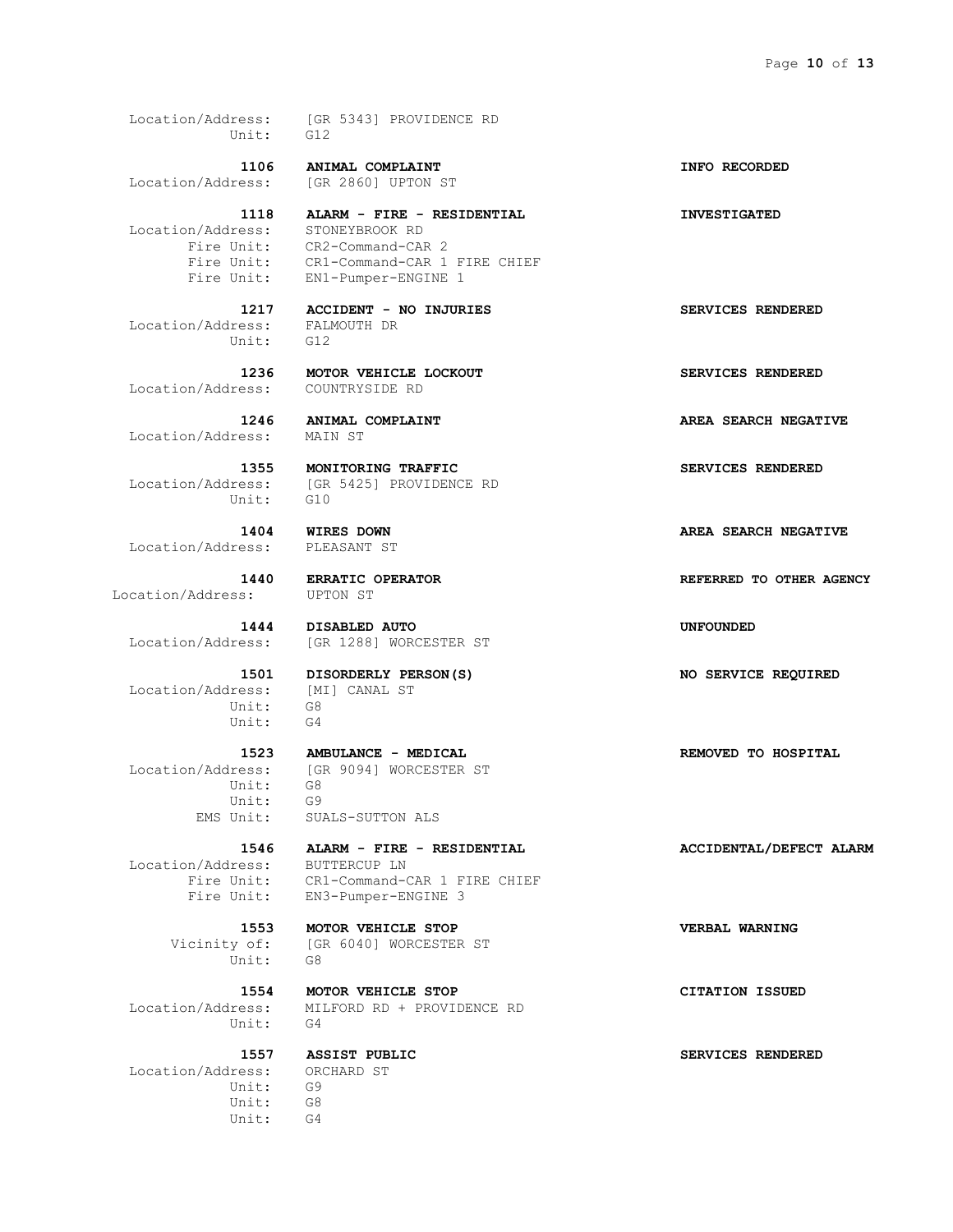**1618 DISORDERLY PERSON(S) SERVICES RENDERED** Location/Address: PRENTICE ST Unit: G8 Unit: G9 Unit: G13  **1700 ALARM - FIRE - RESIDENTIAL ACCIDENTAL/DEFECT ALARM** Location/Address: ELMROCK DR EMS Unit: GRALS-GRAFTON ALS Fire Unit: CR1-Command-CAR 1 FIRE CHIEF Fire Unit: EN2-Pumper-ENGINE 2  **1702 LARCENY / THEFT SERVICES RENDERED** Location/Address: [GR 5425] PROVIDENCE RD Unit: G4  **1824 DISORDERLY PERSON(S) SERVICES RENDERED** Location/Address: [GR 49] PINE ST Unit: G13 Unit: G8  **1830 FOLLOW UP SERVICES RENDERED** Location/Address: [GR 5343] PROVIDENCE RD Unit: G4  **2023 ACCIDENT - NO INJURIES SERVICES RENDERED** Location/Address: PROVIDENCE RD Unit: G9 Unit: G4  **2037 ASSIST PUBLIC SERVICES RENDERED** Location/Address: PROVIDENCE RD Unit: G4 Unit: G9  **2206 ASSIST PUBLIC SERVICES RENDERED** Location/Address: BEVERLY RD Unit: G9  **2213 WELL BEING CHECK INVESTIGATED** Location/Address: [GR 355] UPTON ST Unit: G3  **2230 MOTOR VEHICLE STOP VERBAL WARNING** Location/Address: PROVIDENCE RD + DEPOT ST Unit: G9  **2243 SUSPICIOUS PERSON INVESTIGATED** Location/Address: WATERVILLE ST Unit: G9

 **2342 MOTOR VEHICLE STOP CITATION ISSUED** Location/Address: WORCESTER ST

Unit: G9

## **For Date: 05/28/2022 - Saturday**

Unit: G3

 **0002 MOTOR VEHICLE STOP NO SERVICE REQUIRED** Location/Address: WORCESTER ST Unit: G9  **0123 MOTOR VEHICLE STOP VERBAL WARNING**

Location/Address: [GR 5425] PROVIDENCE RD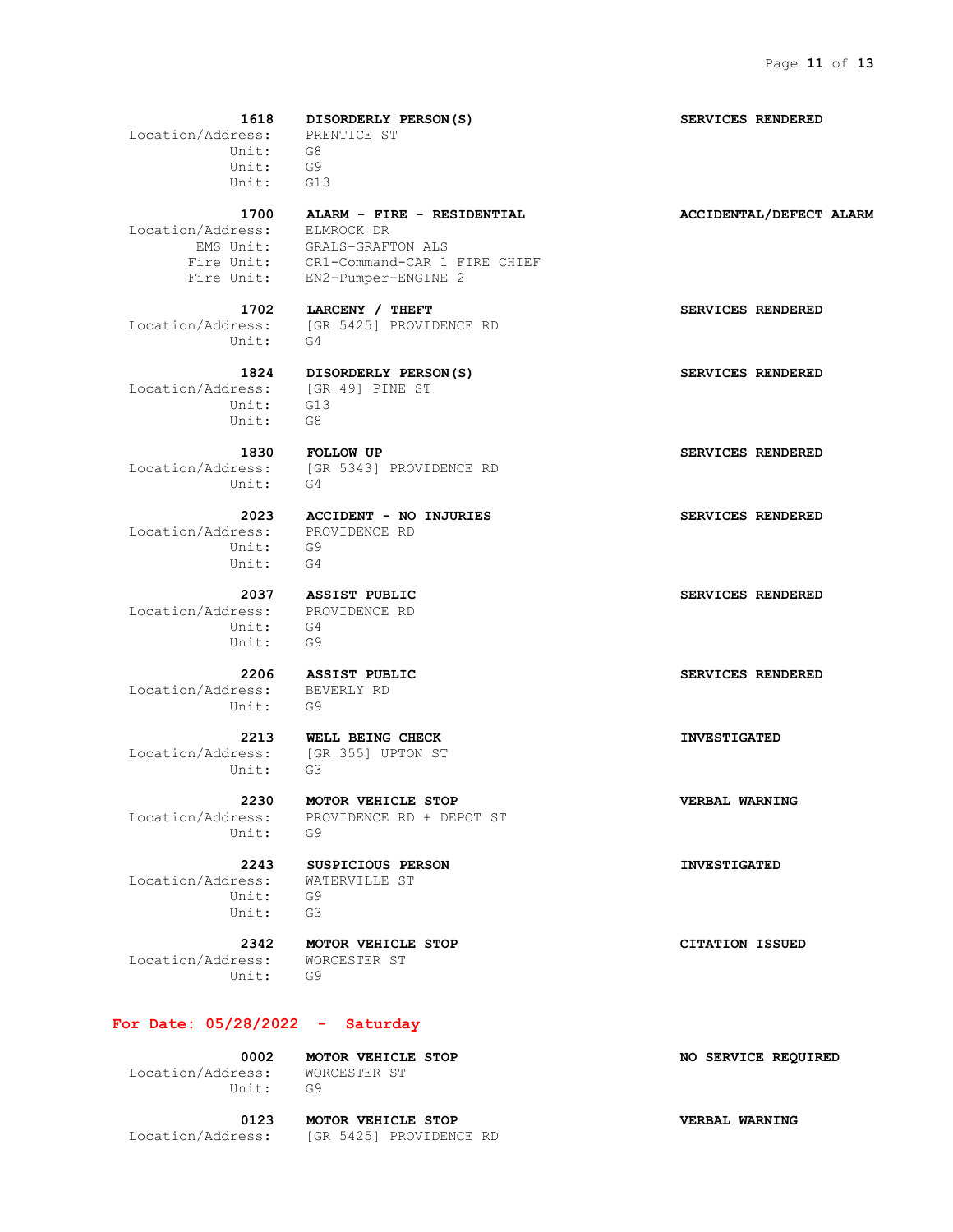Unit: G9 Unit: G12

 Location/Address: CARROLL RD Unit: G12 Unit: G9

 Location/Address: [GR 77900] CENTENNIAL DR Unit: G9

 Location/Address: [MI] CEDAR AVE Unit: G12

Unit: G12

Location/Address: ORCHARD ST

 Vicinity of: [GR 5571] MAIN ST Unit: G12 Unit: G4 Unit: G10

Unit: G12

 Location/Address: FAIRLAWN ST Unit: G4

 Location/Address: [GR 5934] ADAMS RD Unit: G12

 Location/Address: CARROLL RD Unit: G4

Location/Address: MASS PIKE E

Unit: G12

Unit: G12

 **0201 AMBULANCE - MEDICAL REMOVED TO HOSPITAL**

EMS Unit: GRALS-GRAFTON ALS

 **0345 ASSIST OTHER POLICE DEPT SERVICES RENDERED**

 **0612 TRAFFIC HAZARD SERVICES RENDERED** Location/Address: [GR 5425] PROVIDENCE RD

0707 **LOST / FOUND PET INFO RECORDED** 

 **0725 SUSPICIOUS PERSON SERVICES RENDERED**

 **0739 ALARM - FIRE - COMMERCIAL ACCIDENTAL/DEFECT ALARM** Location/Address: [GR 25] WORCESTER ST Fire Unit: EN2-Pumper-ENGINE 2

 EMS Unit: GRALS-GRAFTON ALS Fire Unit: EN1-Pumper-ENGINE 1

 **1204 MOTOR VEHICLE VIOLATIONS VERBAL WARNING** Location/Address: GEORGE JORDAN BLVD

 **1236 MOTOR VEHICLE STOP CITATION ISSUED** Location/Address: UPTON ST + SIBLEY ST

 **1517 FLOODING REFERRED TO OTHER AGENCY** MAIN ST + LELAND HILL RD

 **1752 FOLLOW UP SERVICES RENDERED** Location/Address: [GR 5343] PROVIDENCE RD

0137 SUSPICIOUS ACTIVITY **SERVICES RENDERED** 

 **0930 HARASSMENT SERVICES RENDERED**

 **1131 ILLEGAL DUMPING SERVICES RENDERED**

 **1141 WELL BEING CHECK SERVICES RENDERED**